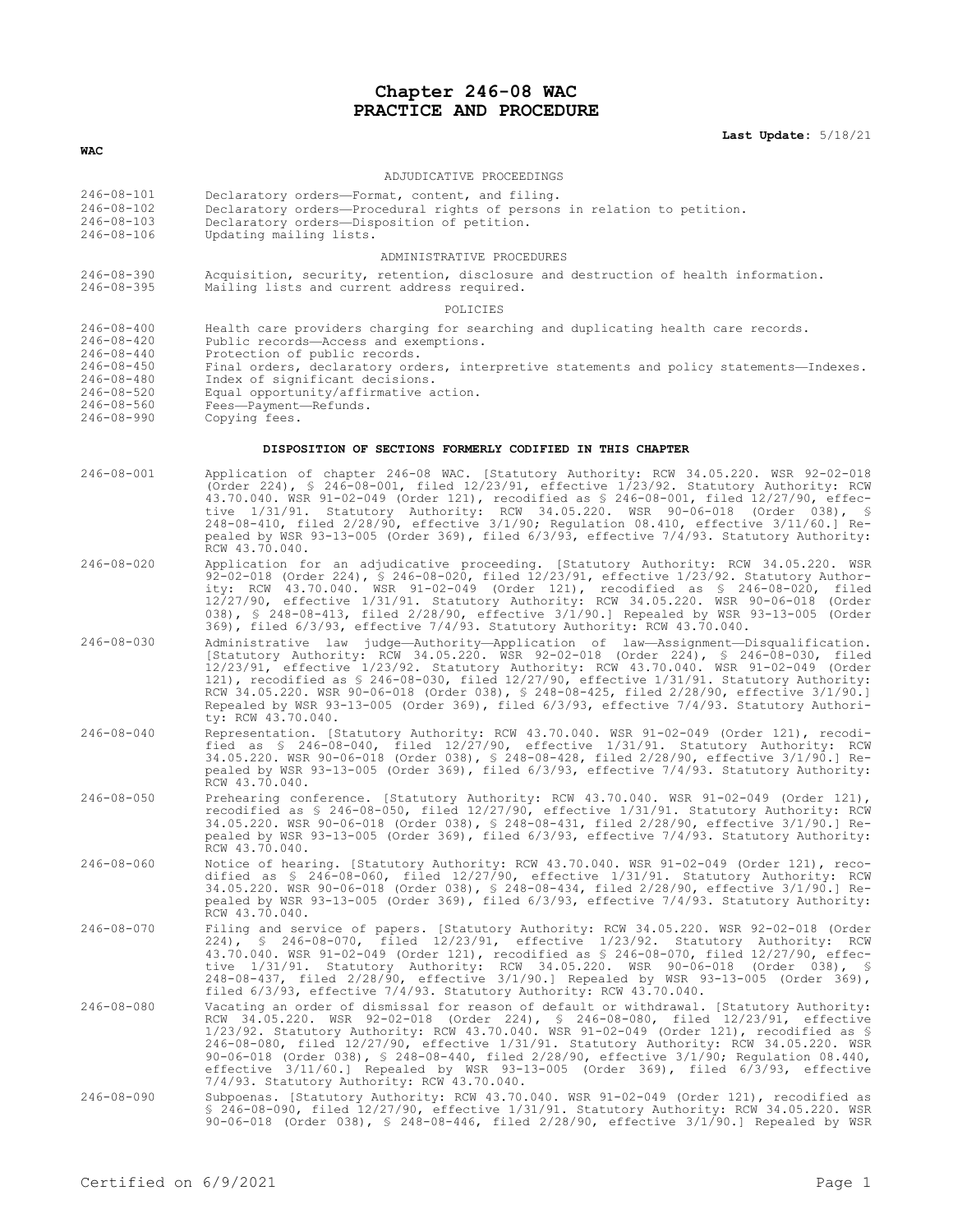|                  | 93-13-005 (Order 369), filed 6/3/93, effective 7/4/93. Statutory Authority: RCW<br>43.70.040.                                                                                                                                                                                                                                                                                                                                                                                                                                                                                                              |
|------------------|------------------------------------------------------------------------------------------------------------------------------------------------------------------------------------------------------------------------------------------------------------------------------------------------------------------------------------------------------------------------------------------------------------------------------------------------------------------------------------------------------------------------------------------------------------------------------------------------------------|
| $246 - 08 - 100$ | Teleconference hearing. [Statutory Authority: RCW 34.05.220. WSR 92-02-018 (Order 224), §<br>246-08-100, filed 12/23/91, effective 1/23/92. Statutory Authority: RCW 43.70.040. WSR<br>91-02-049 (Order 121), recodified as \$ 246-08-100, filed 12/27/90, effective 1/31/91.<br>Statutory Authority: RCW 34.05.220. WSR 90-06-018 (Order 038), § 248-08-449, filed<br>$2/28/90$ , effective $3/1/90$ . Repealed by WSR 93-13-005 (Order 369), filed $6/3/93$ , effec-<br>tive 7/4/93. Statutory Authority: RCW 43.70.040.                                                                                 |
| $246 - 08 - 104$ | Petition for rule making-Form, content, and filing. [Statutory Authority: RCW 43.70.040.<br>WSR 93-13-005 (Order 369), § 246-08-104, filed 6/3/93, effective 7/4/93.] Repealed by WSR<br>96-19-041, filed 9/12/96, effective 10/13/96. Statutory Authority: RCW 43.70.040.                                                                                                                                                                                                                                                                                                                                 |
| $246 - 08 - 105$ | Petition for rule making-Consideration and disposition. [Statutory Authority: RCW<br>43.70.040. WSR 93-13-005 (Order 369), § 246-08-105, filed 6/3/93, effective 7/4/93.] Re-<br>pealed by WSR 96-19-041, filed 9/12/96, effective 10/13/96. Statutory Authority: RCW<br>43.70.040.                                                                                                                                                                                                                                                                                                                        |
| $246 - 08 - 110$ | Rules of evidence. [Statutory Authority: RCW 43.70.040. WSR 91-02-049 (Order 121), reco-<br>dified as $\frac{1}{2}$ 246-08-110, filed 12/27/90, effective 1/31/91. Statutory Authority: RCW<br>34.05.220. WSR 90-06-018 (Order 038), § 248-08-452, filed 2/28/90, effective 3/1/90.] Re-<br>pealed by WSR 93-13-005 (Order 369), filed $6/3/93$ , effective $7/4/93$ . Statutory Authority:<br>RCW 43.70.040.                                                                                                                                                                                              |
| $246 - 08 - 120$ | Contents of orders. [Statutory Authority: RCW 43.70.040. WSR 91-02-049 (Order 121), reco-<br>dified as $\frac{1}{2}$ 246-08-120, filed 12/27/90, effective 1/31/91. Statutory Authority: RCW<br>34.05.220. WSR 90-06-018 (Order 038), § 248-08-461, filed 2/28/90, effective 3/1/90.] Re-<br>pealed by WSR 93-13-005 (Order 369), filed 6/3/93, effective 7/4/93. Statutory Authority:<br>RCW 43.70.040.                                                                                                                                                                                                   |
| $246 - 08 - 130$ | Petition for review—Response to petition—Disqualification of review judge. [Statutory<br>Authority: RCW 34.05.220. WSR 92-02-018 (Order 224), § 246-08-130, filed 12/23/91, effec-<br>tive 1/23/92. Statutory Authority: RCW 43.70.040. WSR 91-02-049 (Order 121), recodified<br>as § 246-08-130, filed 12/27/90, effective 1/31/91. Statutory Authority: RCW 34.05.220.<br>WSR 90-06-018 (Order 038), § 248-08-464, filed 2/28/90, effective 3/1/90.] Repealed by<br>WSR 93-13-005 (Order 369), filed 6/3/93, effective 7/4/93. Statutory Authority: RCW<br>43.70.040.                                    |
| $246 - 08 - 140$ | Reconsideration. [Statutory Authority: RCW 34.05.220. WSR 92-02-018 (Order 224), §<br>246-08-140, filed 12/23/91, effective 1/23/92. Statutory Authority: RCW 43.70.040. WSR<br>91-02-049 (Order 121), recodified as $$ 246-08-140$ , filed $12/27/90$ , effective $1/31/91$ .<br>Statutory Authority: RCW 34.05.220. WSR 90-06-018 (Order 038), § 248-08-470, filed<br>$2/28/90$ , effective $3/1/90$ ; Regulation 08.470, effective $3/11/60$ .] Repealed by WSR<br>93-13-005 (Order 369), filed 6/3/93, effective 7/4/93. Statutory Authority: RCW<br>43.70.040.                                        |
| $246 - 08 - 150$ | Adjudicative proceedings—Notice to limited-English-speaking parties. [Statutory Authori-<br>ty: RCW 43.70.040. WSR 91-02-049 (Order 121), recodified as \$ 246-08-150, filed 12/27/90,<br>effective $1/31/91$ . Statutory Authority: RCW 34.05.220. WSR 90-06-018 (Order 038), §<br>248-08-515, filed 2/28/90, effective 3/1/90.] Repealed by WSR 93-13-005 (Order 369),<br>filed $6/3/93$ , effective $7/4/93$ . Statutory Authority: RCW 43.70.040.                                                                                                                                                      |
| $246 - 08 - 160$ | Interpreters. [Statutory Authority: RCW 43.70.040. WSR 91-02-049 (Order 121), recodified<br>as $$246-08-160$ , filed $12/27/90$ , effective $1/31/91$ . Statutory Authority: RCW 34.05.220.<br>WSR 90-06-018 (Order 038), § 248-08-525, filed 2/28/90, effective 3/1/90.] Repealed by<br>WSR 93-13-005 (Order 369), filed 6/3/93, effective 7/4/93. Statutory Authority: RCW<br>43.70.040.                                                                                                                                                                                                                 |
| $246 - 08 - 170$ | Group hearing. [Statutory Authority: RCW 43.70.040. WSR 91-02-049 (Order 121), recodified<br>as \$ 246-08-170, filed 12/27/90, effective 1/31/91. Statutory Authority: RCW 34.05.220.<br>WSR 90-06-018 (Order 038), § 248-08-535, filed 2/28/90, effective 3/1/90.] Repealed by<br>WSR 93-13-005 (Order 369), filed 6/3/93, effective 7/4/93. Statutory Authority: RCW<br>43.70.040.                                                                                                                                                                                                                       |
| $246 - 08 - 180$ | Continuance. [Statutory Authority: RCW 43.70.040. WSR 91-02-049 (Order 121), recodified<br>as $$246-08-180$ , filed $12/27/90$ , effective $1/31/91$ . Statutory Authority: RCW 34.05.220.<br>WSR 90-06-018 (Order 038), § 248-08-545, filed 2/28/90, effective 3/1/90.] Repealed by<br>WSR 93-13-005 (Order 369), filed 6/3/93, effective 7/4/93. Statutory Authority: RCW<br>43.70.040.                                                                                                                                                                                                                  |
| $246 - 08 - 190$ | Computation of time. [Statutory Authority: RCW 43.70.040. WSR 91-02-049 (Order 121), re-<br>codified as \$ 246-08-190, filed 12/27/90, effective 1/31/91. Statutory Authority: RCW<br>34.05.220. WSR 90-06-018 (Order 038), § 248-08-565, filed 2/28/90, effective 3/1/90.] Re-<br>pealed by WSR 93-13-005 (Order 369), filed 6/3/93, effective 7/4/93. Statutory Authority:<br>RCW 43.70.040.                                                                                                                                                                                                             |
| $246 - 08 - 200$ | Judicial review of final adjudicative order. [Statutory Authority: RCW 34.05.220. WSR<br>92-02-018 (Order 224), § 246-08-200, filed $12/23/91$ , effective $1/23/92$ . Statutory Author-<br>ity: RCW 43.70.040. WSR 91-02-049 (Order 121), recodified as \$ 246-08-200, filed<br>12/27/90, effective 1/31/91. Statutory Authority: RCW 34.05.220. WSR 90-06-018 (Order<br>038), § 248-08-575, filed 2/28/90, effective 3/1/90.] Repealed by WSR 93-13-005 (Order<br>$369$ , filed $6/3/93$ , effective $7/4/93$ . Statutory Authority: RCW 43.70.040.                                                      |
| $246 - 08 - 210$ | Variances, waivers, and exemptions. [Statutory Authority: RCW 43.70.040. WSR 91-02-049<br>(Order 121), recodified as § 246-08-210, filed 12/27/90, effective 1/31/91. Statutory Au-<br>thority: Chapter 34.05 RCW. WSR 90-01-134 (Order 016), § 248-08-596, filed 12/20/89, ef-<br>fective $1/20/90$ . Statutory Authority: RCW 43.20.050. WSR 85-15-063 (Order 289), §<br>248-08-596, filed 7/18/85; WSR 84-16-031 (Order 272), § 248-08-596, filed 7/25/84. For-<br>merly WAC 248-08-595.] Repealed by WSR 93-13-005 (Order 369), filed 6/3/93, effective<br>7/4/93. Statutory Authority: RCW 43.70.040. |
| $246 - 08 - 320$ | Delegation of authority by secretary. [Statutory Authority: RCW 43.70.040. WSR 91-02-049<br>(Order 121), recodified as $$246-08-320$ , filed $12/27/90$ , effective $1/31/91$ . Statutory Au-<br>thority: RCW 34.05.220. WSR 90-06-018 (Order 038), \$ 248-320-340, filed 2/28/90, effec-                                                                                                                                                                                                                                                                                                                  |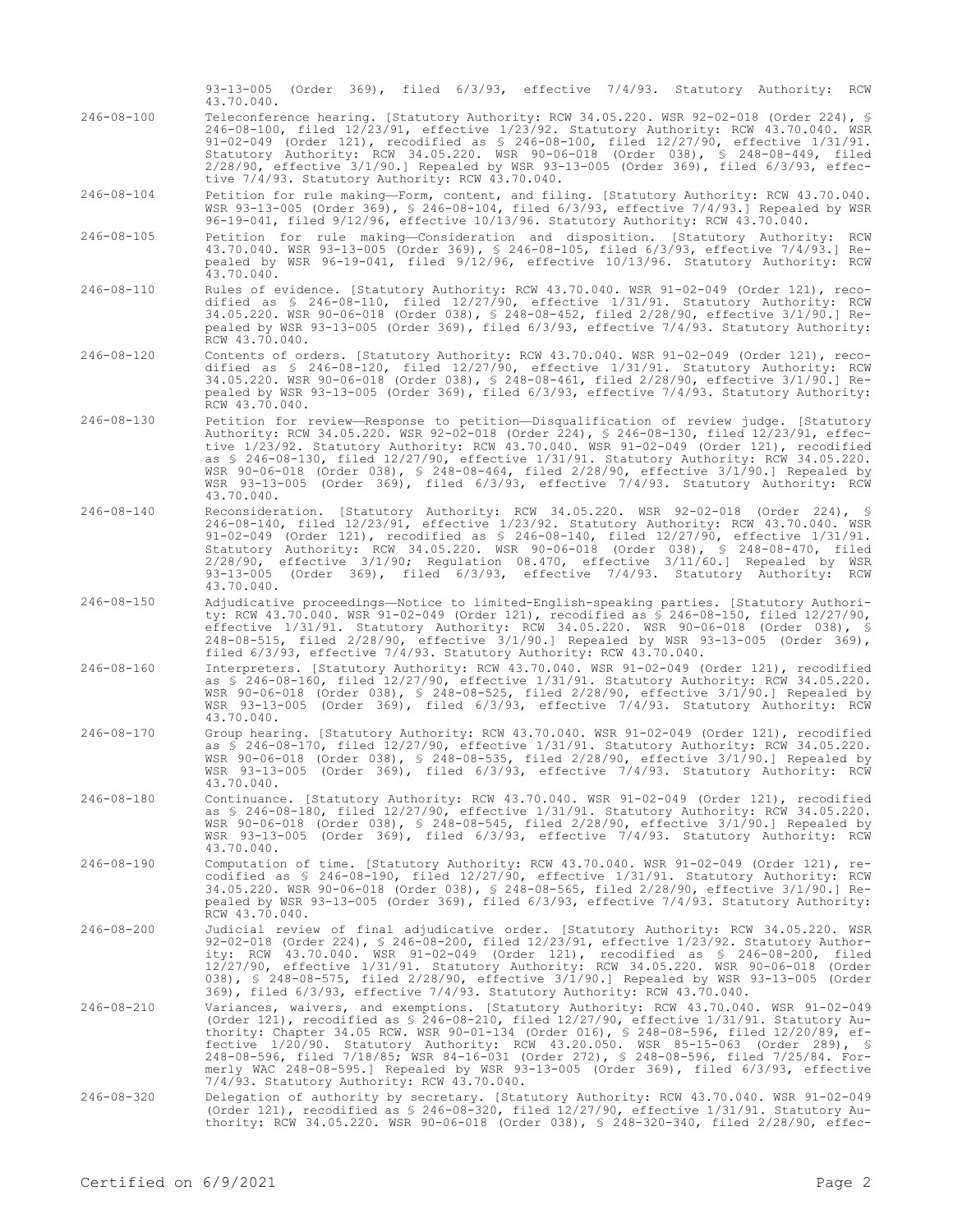|                  | tive $3/1/90$ . Repealed by WSR 93-13-005 (Order 369), filed $6/3/93$ , effective $7/4/93$ .<br>Statutory Authority: RCW 43.70.040.                                                                                                                                                                                                                                                                                                                |
|------------------|----------------------------------------------------------------------------------------------------------------------------------------------------------------------------------------------------------------------------------------------------------------------------------------------------------------------------------------------------------------------------------------------------------------------------------------------------|
| $246 - 08 - 330$ | Declaratory orders-Forms, content, and filing. [Statutory Authority: RCW 43.70.040. WSR<br>91-02-049 (Order 121), recodified as $$ 246-08-330,$ filed $12/27/90$ , effective $1/31/91$ .<br>Statutory Authority: RCW 34.05.220. WSR 90-06-018 (Order 038), § 248-320-350, filed<br>$2/28/90$ , effective $3/1/90$ .] Repealed by WSR 93-13-005 (Order 369), filed 6/3/93, effec-<br>tive 7/4/93. Statutory Authority: RCW 43.70.040.               |
| $246 - 08 - 340$ | Declaratory orders-Procedural rights of persons in relation to petition. [Statutory Au-<br>thority: RCW 43.70.040. WSR 91-02-049 (Order 121), recodified as $$246-08-340$ , filed<br>12/27/90, effective 1/31/91. Statutory Authority: RCW 34.05.220. WSR 90-06-018 (Order<br>038), § 248-320-360, filed 2/28/90, effective 3/1/90.] Repealed by WSR 93-13-005 (Order<br>369), filed 6/3/93, effective 7/4/93. Statutory Authority: RCW 43.70.040. |
| $246 - 08 - 350$ | Declaratory orders-Disposition of petition. [Statutory Authority: RCW 43.70.040. WSR<br>91-02-049 (Order 121), recodified as § 246-08-350, filed 12/27/90, effective 1/31/91.<br>Statutory Authority: RCW 34.05.220. WSR 90-06-018 (Order 038), § 248-320-370, filed<br>$2/28/90$ , effective $3/1/90$ .] Repealed by WSR 93-13-005 (Order 369), filed 6/3/93, effec-<br>tive 7/4/93. Statutory Authority: RCW 43.70.040.                          |
| $246 - 08 - 360$ | Petition for rule making-Form, content, and filing. [Statutory Authority: RCW 43.70.040.<br>WSR 91-02-049 (Order 121), recodified as $\S$ 246-08-360, filed 12/27/90, effective 1/31/91.<br>Statutory Authority: RCW 34.05.220. WSR 90-06-018 (Order 038), § 248-320-400, filed<br>$2/28/90$ , effective $3/1/90$ . Repealed by WSR 93-13-005 (Order 369), filed $6/3/93$ , effec-<br>tive 7/4/93. Statutory Authority: RCW 43.70.040.             |
| $246 - 08 - 370$ | Petition for rule making-Consideration and disposition. [Statutory Authority: RCW<br>43.70.040. WSR 91-02-049 (Order 121), recodified as § 246-08-370, filed 12/27/90, effec-<br>tive 1/31/91. Statutory Authority: RCW 34.05.220. WSR 90-06-018 (Order 038), §<br>248-320-410, filed 2/28/90, effective 3/1/90.] Repealed by WSR 93-13-005 (Order 369),<br>filed 6/3/93, effective 7/4/93. Statutory Authority: RCW 43.70.040.                    |
| $246 - 08 - 380$ | Updating mailing lists. [Statutory Authority: RCW 43.70.040. WSR 91-02-049 (Order 121),<br>recodified as § 246-08-380, filed 12/27/90, effective 1/31/91. Statutory Authority: RCW<br>34.05.220. WSR 90-06-018 (Order 038), § 248-320-500, filed 2/28/90, effective 3/1/90.]<br>Repealed by WSR 93-13-005 (Order 369), filed 6/3/93, effective 7/4/93. Statutory Authori-<br>ty: RCW 43.70.040.                                                    |

## **ADJUDICATIVE PROCEEDINGS**

**WAC 246-08-101 Declaratory orders—Format, content, and filing.**  Any person may petition the department for a declaratory order, under RCW 34.05.240 with respect to the applicability of a particular circumstance of a rule, order, statute enforced by the agency. A petition for a declaratory order shall generally adhere to the following format:

(1) At the top of the page shall appear the wording "Before the Washington State Department of Health." On the left side of the page below the following caption shall be set out: "In the matter of the petition of (name of petitioning party to be inserted) for a declaratory order." Opposite the caption shall appear the word "petition."

(2) The body of the petition shall be set out in numbered paragraphs. The first paragraph shall state the name and address of the petitioning party. The second paragraph shall state all rules or statutes that may be brought into issue by the petition. Succeeding paragraphs shall set out the statement of facts similar in form to applicable complaints in civil actions before the superior courts of this state. The concluding paragraphs shall contain the request of the petitioner. The petition shall be subscribed and verified in the manner prescribed for verification of complaints in the superior courts of this state.

(3) The original and two legible copies shall be filed with the Department of Health, Adjudicative Service Unit, P.O. Box 47879, Olympia, WA 98504-7879. Petitions shall be on white paper, 8  $1/2$ " x 11" in size.

[Statutory Authority: RCW 43.70.040, 43.70.050, 34.05.220, 42.17.250, 70.02.005. WSR 06-11-056, § 246-08-101, filed 5/11/06, effective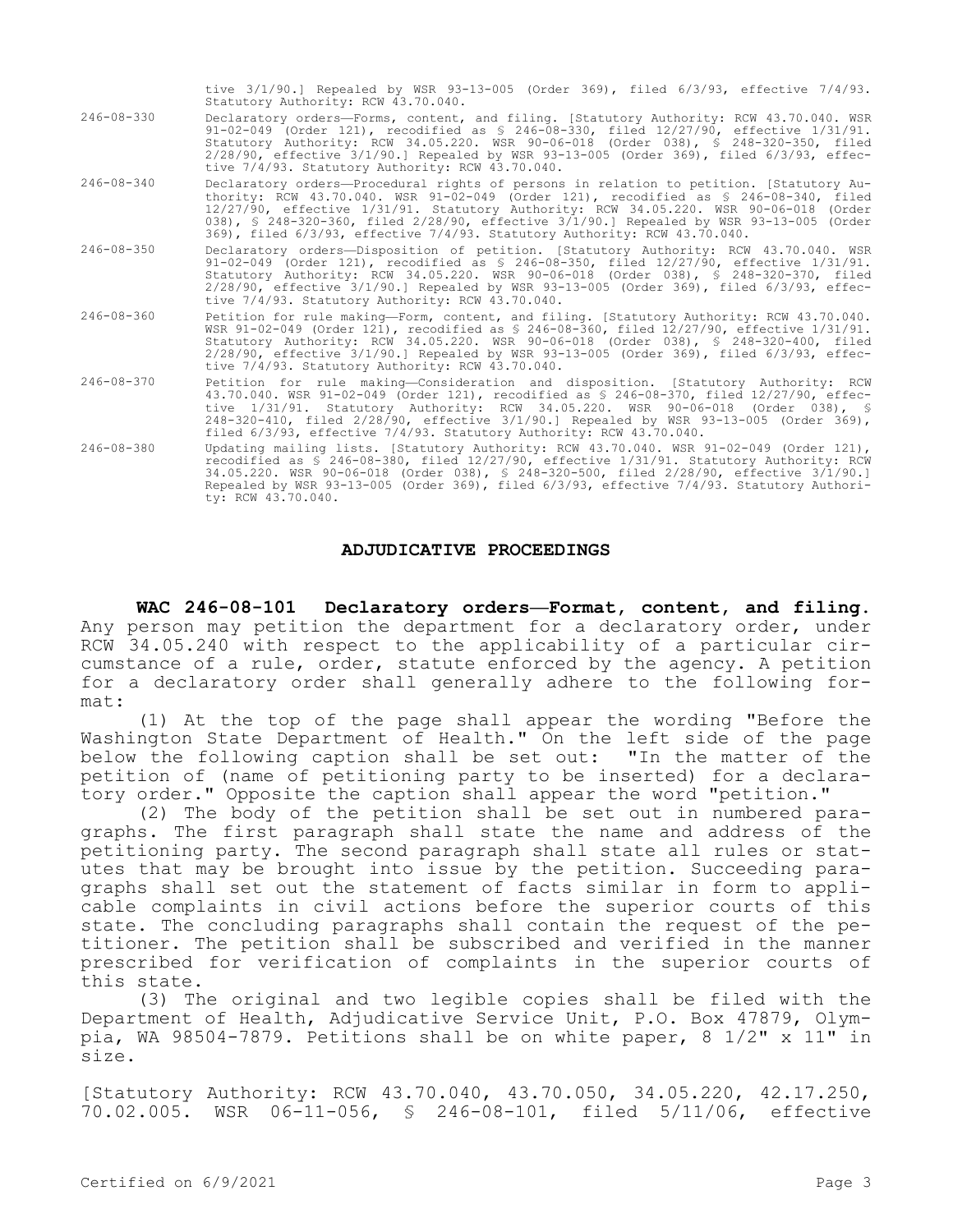6/11/06. Statutory Authority: RCW 43.70.040. WSR 93-13-005 (Order 369), § 246-08-101, filed 6/3/93, effective 7/4/93.]

**WAC 246-08-102 Declaratory orders—Procedural rights of persons in relation to petition.** Within fifteen days after receiving a petition for a declaratory order, the department shall notify all interested persons as required by chapter 34.05 RCW about the petition and any other person it considers necessary. If a petition for a declaratory order is set for specified proceedings under RCW 34.05.240 (5)(b), the department shall give at least seven days advance written notice of the proceedings to the petitioner and all interested persons required by law and any other person it considers necessary. The notice must contain the time, date, place, and nature of the proceedings and shall describe how interested persons may participate in the proceeding.

[Statutory Authority: RCW 43.70.040, 43.70.050, 34.05.220, 42.17.250, 70.02.005. WSR 06-11-056, § 246-08-102, filed 5/11/06, effective 6/11/06. Statutory Authority: RCW 43.70.040. WSR 93-13-005 (Order 369), § 246-08-102, filed 6/3/93, effective 7/4/93.]

**WAC 246-08-103 Declaratory orders—Disposition of petition.** A declaratory order entered by the department or a decision declining to enter a declaratory order shall be in writing and shall be served upon the petitioner and all other persons described under RCW 34.05.240(3).

[Statutory Authority: RCW 43.70.040. WSR 93-13-005 (Order 369), § 246-08-103, filed 6/3/93, effective 7/4/93.]

**WAC 246-08-106 Updating mailing lists.** (1) Periodically, the department may cause the following notice, or a notice substantially similar, to be mailed: "In order to maintain as current a mailing list as possible, and to eliminate mailing notices to those who no longer have need for such notices, the department will discontinue use of its old mailing lists, effective (date to be specified). If you wish to continue receiving copies of notices of intention to adopt, amend, or repeal rules after that date, please fill out the attached form and return it to the department at the address indicated on the form. If you do not return the form indicating your desire to continue to receive notices to adopt, amend, or repeal rules, your name or the names of your organization will be removed from the mailing lists."

(2) The notice regarding updating of mailing lists is to be mailed by first-class mail.

(3) The form to be filled out by those persons or organizations wishing to continue to receive department notices to adopt, amend, or repeal rules shall specify interest areas covered by these notices, thereby enabling those on mailing lists to limit correspondence received.

[Statutory Authority: RCW 43.70.040. WSR 93-13-005 (Order 369), § 246-08-106, filed 6/3/93, effective 7/4/93.]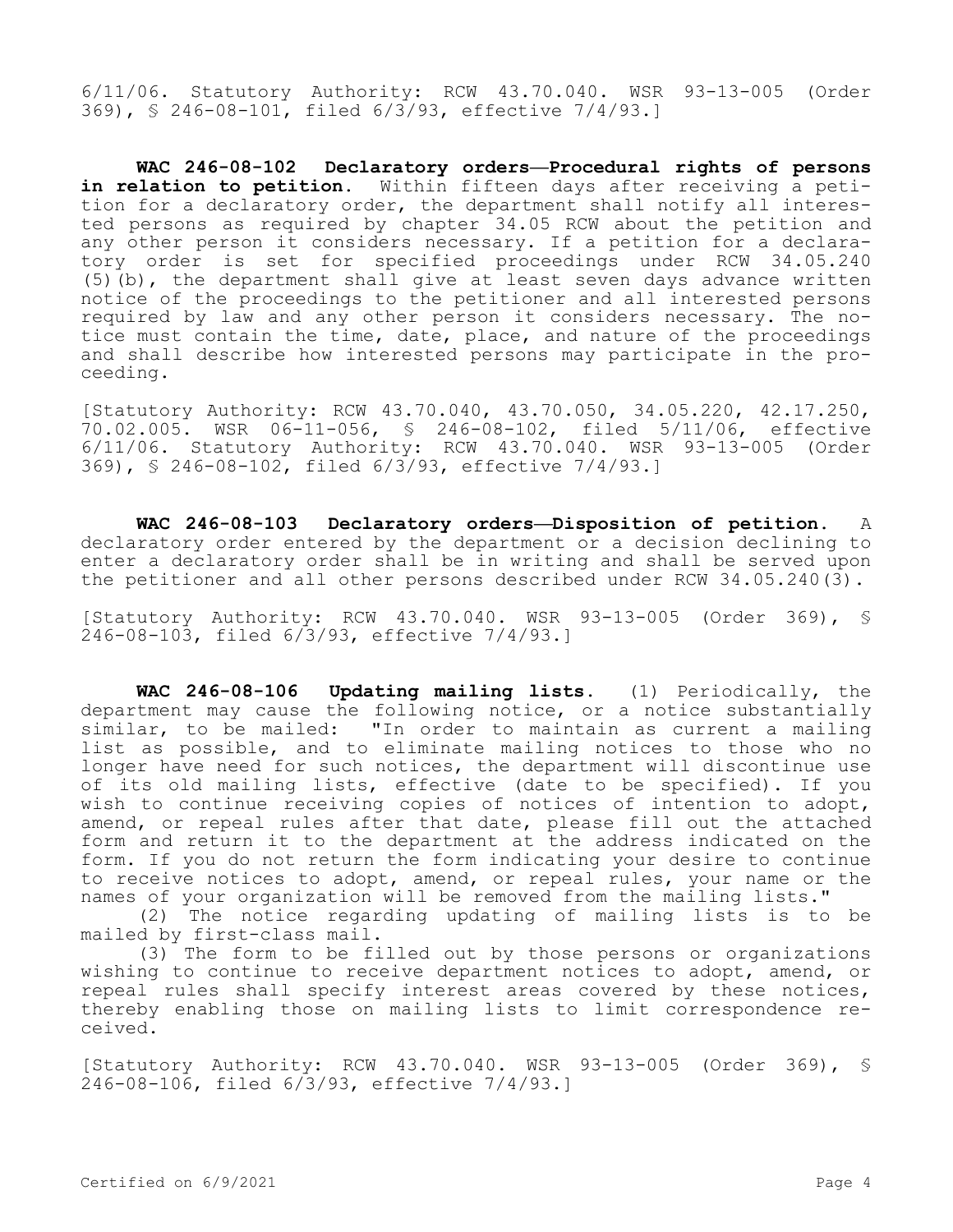# **ADMINISTRATIVE PROCEDURES**

**WAC 246-08-390 Acquisition, security, retention, disclosure and destruction of health information.** This section establishes how the department acquires, secures, retains, discloses, and destroys health care information under chapter 70.02 RCW and health-related data under RCW 43.70.050.

(1) The department of health (department) is the single department in state government with the primary responsibilities for the preservation of public health, monitoring health care costs, the maintenance of minimal standards for quality in health care delivery, and the general oversight and planning for all the state's activities as they relate to the health of its citizenry. In this capacity, the department regularly obtains individually identifiable health care information and health-related data necessary for the department to carry out public health activities.

(2) For the purposes of this section "health information" means "health care information" as defined in chapter 70.02 RCW and "healthrelated data" as described in RCW 43.70.050.

(3) Acquisition.

(a) The department may obtain health information as authorized by state and federal law.

(b) The department will identify its statutory authority to obtain health information when the department makes a request for health information.

(c) The department will identify its statutory authority to obtain and to disclose health information when entering into a data sharing agreement.

(4) Privacy and security.

(a) The department protects the privacy of individuals and secures health information consistent with state and federal law and applicable information security standards and guidelines set by the National Institute of Standards and Technologies (NIST).

(b) The department shall appoint a chief information security officer and a privacy officer with delegated agency wide authority to protect the availability, integrity, confidentiality, and privacy of all health information acquired by the department.

(c) Managers of any programs within the department that receive health information act as the primary data steward and assure health information is protected consistent with applicable law and agency privacy, confidentiality and security policies, standards, and practices.

(d) The department will notify a person whose health information is disclosed in violation of state or federal law. The department will make a notification as soon as practicable pursuant to the department's confidential information policy and procedure.

(5) Retention. The department will retain health information in accordance with the department's records retention schedules.

(6) Public inspection and copying.

(a) Chapters 70.02 and 42.56 RCW apply to the public inspection and copying of health information.

(i) Health information that identifies or can readily be associated with the identity of a patient and directly relates to the patient's health care is not available for public inspection and copy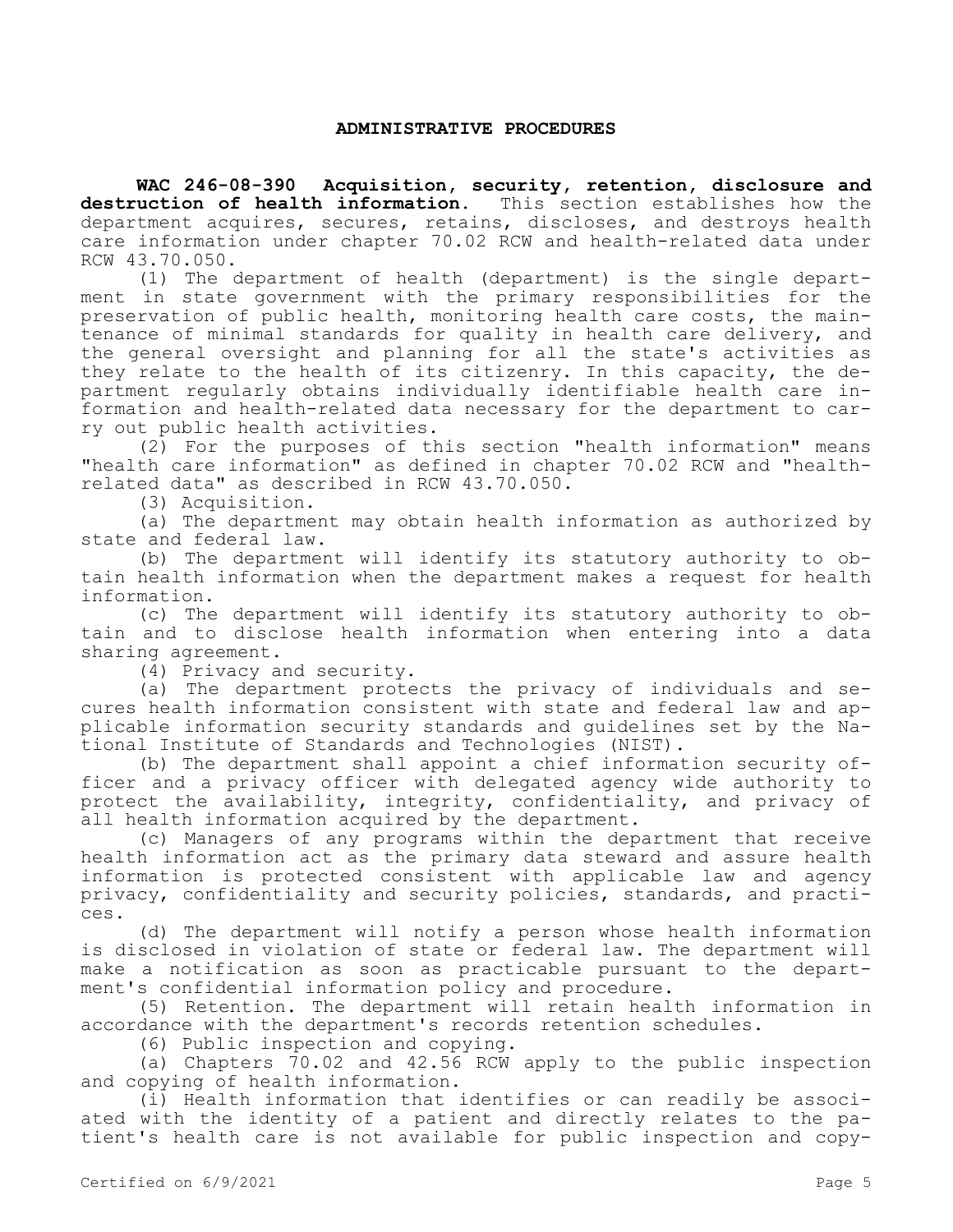ing. Health information that is not individually identifiable is described as "deidentified."

(ii) "Deidentified" has the same meaning as defined in chapter 70.02 RCW.

(iii) The department may consider analogous federal standards for deidentification of protected health information when determining if deidentification of health information is possible.

(b) Permitted disclosures of information and records related to sexually transmitted diseases and information and records related to mental health services are found in chapter 70.02 RCW.

(c) RCW 43.70.050(2) and chapter 42.56 RCW apply to the public inspection and copying of health information as described in RCW 43.70.050(2).

(i) Health information in any form where the patient or provider of health care can be identified shall not be disclosed.

(ii) The department's use of health information shall be in accordance with state and federal confidentiality laws.

(7) Sharing identifiable health information with public health partners.

The department may disclose identifiable health information, including information and records related to sexually transmitted diseases and information and records related to mental health services, for public health purposes as described in chapter 70.02 RCW or as otherwise permitted by law.

(8) Health information received by the department that the department has not requested and is not authorized to receive.

As required by RCW 70.02.290, the department will not make health information the department has not requested and the department is not authorized to receive available for public inspection and copying. The department will destroy such health care information or the department may securely return such health information to the sender if the sender is a health care facility or health care provider subject to chapter 70.02 RCW.

(9) Destruction.

The department shall destroy health information in a manner that reduces it to an illegible condition. Destruction shall take place as soon as practicable after the approved records retention period ends.

[Statutory Authority: RCW 70.02.290. WSR 17-08-014, \$ 246-08-390,<br>filed 3/27/17. effective 4/27/17. Statutory Authority: RCW  $\overline{3}/27/17$ , effective  $4/27/17$ . Statutory Authority: RCW 70.02.050(3). WSR 92-07-080 (Order 253), § 246-08-390, filed 3/17/92, effective 4/17/92.]

**WAC 246-08-395 Mailing lists and current address required.** The department will update its mailing lists periodically. Any person may request to be added or removed from the department's mailing lists. It is the responsibility of the licensee, applicant for licensure, and person who receives or applies for benefits administered by the department, to keep the department informed of a current mailing address.

(1) Licensees, applicants for licensure, and persons who receive or apply for benefits administered by the department must provide the department with a current mailing address when submitting new applications or renewal applications with the department.

(2) Licensees, applicants for licensure, and persons who receive or apply for benefits are responsible for notifying the appropriate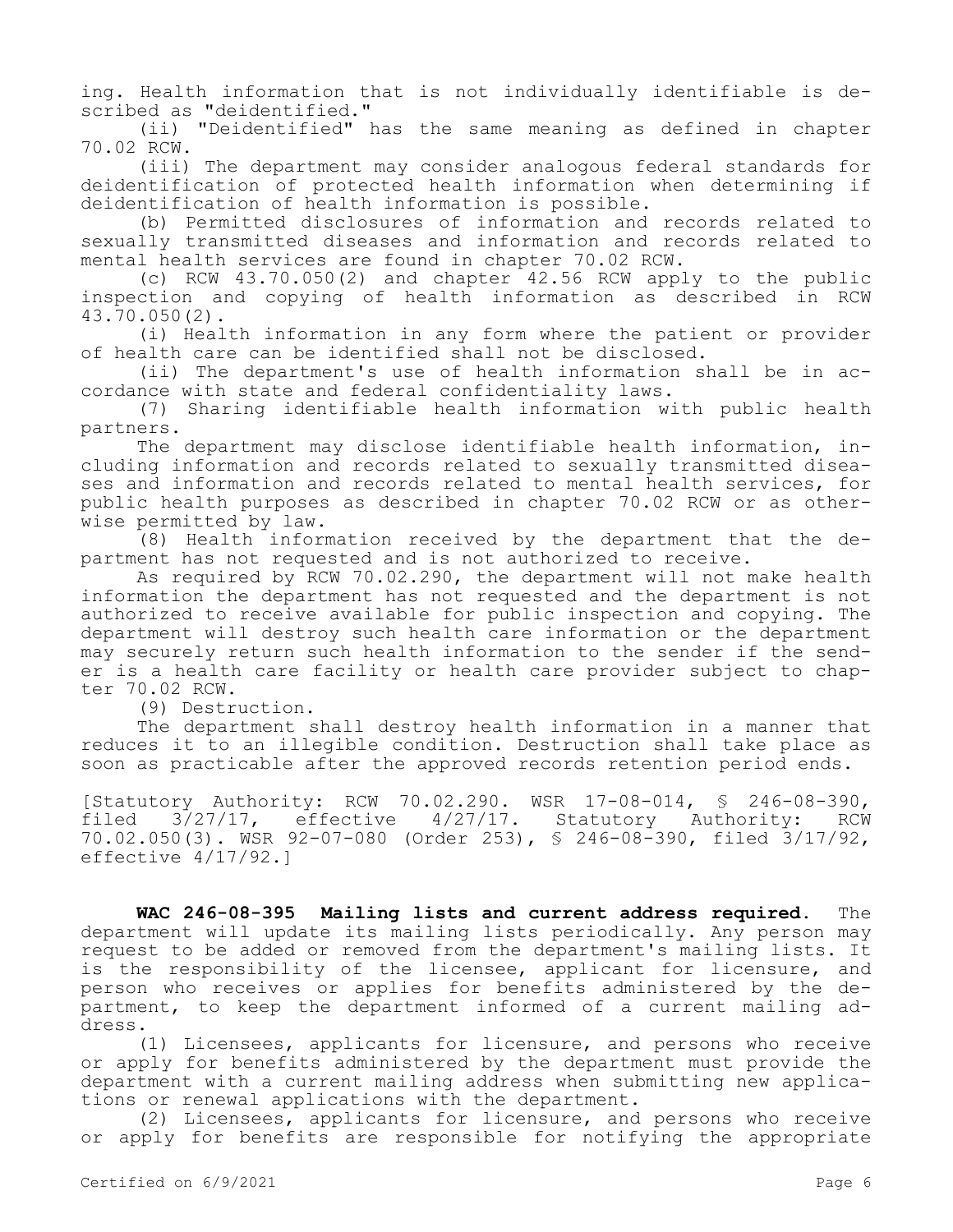department programs, in writing, of any address changes. The department will accept written notice through email, fax, or by regular mail.

(3) The department will use the most recent mailing address provided by the licensee, applicant, or persons who receive or apply for benefits for all official correspondence.

(4) For the purpose of this section, "licensee" means a person holding a license, permit, certification, approval, registration, charter, or similar form of authorization required by law and granted by the department.

[Statutory Authority: RCW 43.70.040, 43.70.050, 34.05.220, 42.17.250, 70.02.005. WSR 06-11-056, § 246-08-395, filed 5/11/06, effective 6/11/06.]

## **POLICIES**

**WAC 246-08-400 Health care providers charging for searching and duplicating health care records.** A health care provider may charge a reasonable fee as defined in RCW 70.02.010 for searching and duplicating health care records. In accordance with RCW 70.02.010 the fees a provider may charge cannot exceed the fees listed below:

(1) Copying charge per page:

(a) No more than one dollar and twenty-four cents per page for the first thirty pages;

(b) No more than ninety-four cents per page for all other pages.

(2) Additional charges:

(a) The provider can charge a twenty-eight dollar clerical fee for searching and handling records;

(b) If the provider personally edits confidential information from the record, as required by statute, the provider can charge the usual fee for a basic office visit.

(3) HIPAA covered entities as defined in 45 C.F.R. Sec. 103 may not charge fees or costs that are not authorized by, or are prohibited by, Federal HIPAA regulation 45 C.F.R. Sec. 164.

[Statutory Authority: RCW 43.70.040 and 70.02.010. WSR 21-11-087, § 246-08-400, filed 5/18/21, effective 6/18/21. Statutory Authority: RCW 70.02.010(38) and 43.70.040. WSR 20-10-025, § 246-08-400, filed 4/27/20, effective 5/28/20. Statutory Authority: RCW 70.02.010(37) and 43.70.040. WSR 17-17-019, § 246-08-400, filed 8/7/17, effective 9/7/17; WSR 15-14-073, § 246-08-400, filed 6/26/15, effective 7/27/15. Statutory Authority: RCW 70.02.010(15) and 43.70.040. WSR 13-14-092, §<br>246-08-400, filed 7/1/13, effective 8/1/13; WSR 11-12-027, § 7/1/13, effective 8/1/13; WSR 11-12-027, §<br>5/24/11, effective 7/1/11; WSR 09-13-102, § 246-08-400, filed 5/24/11, effective 7/1/11; WSR 09-13-102, § 246-08-400, filed 6/17/09, effective 7/1/09; WSR 07-12-029, § 246-08-400, filed 5/30/07, effective 7/1/07. Statutory Authority: RCW 70.02.010(14) and 43.70.040. WSR 06-11-166, § 246-08-400, filed 5/24/06, effective 6/24/06. Statutory Authority: RCW 70.02.010(12) and 43.70.040. WSR 05-12-013, § 246-08-400, filed 5/20/05, effective 7/1/05. Statutory Authority: RCW 70.02.010(12), 43-70-040 [43.70.040] and 70.02.900. WSR 03-14-036, § 246-08-400, filed 6/23/03, effective 7/24/03. Statutory Authority: RCW 70.02.010 and 43.70.040. WSR 01-16-009, § 246-08-400, filed 7/19/01, effective 8/19/01; WSR 99-13-083, § 246-08-400, filed 6/14/99, effective 7/15/99. Statutory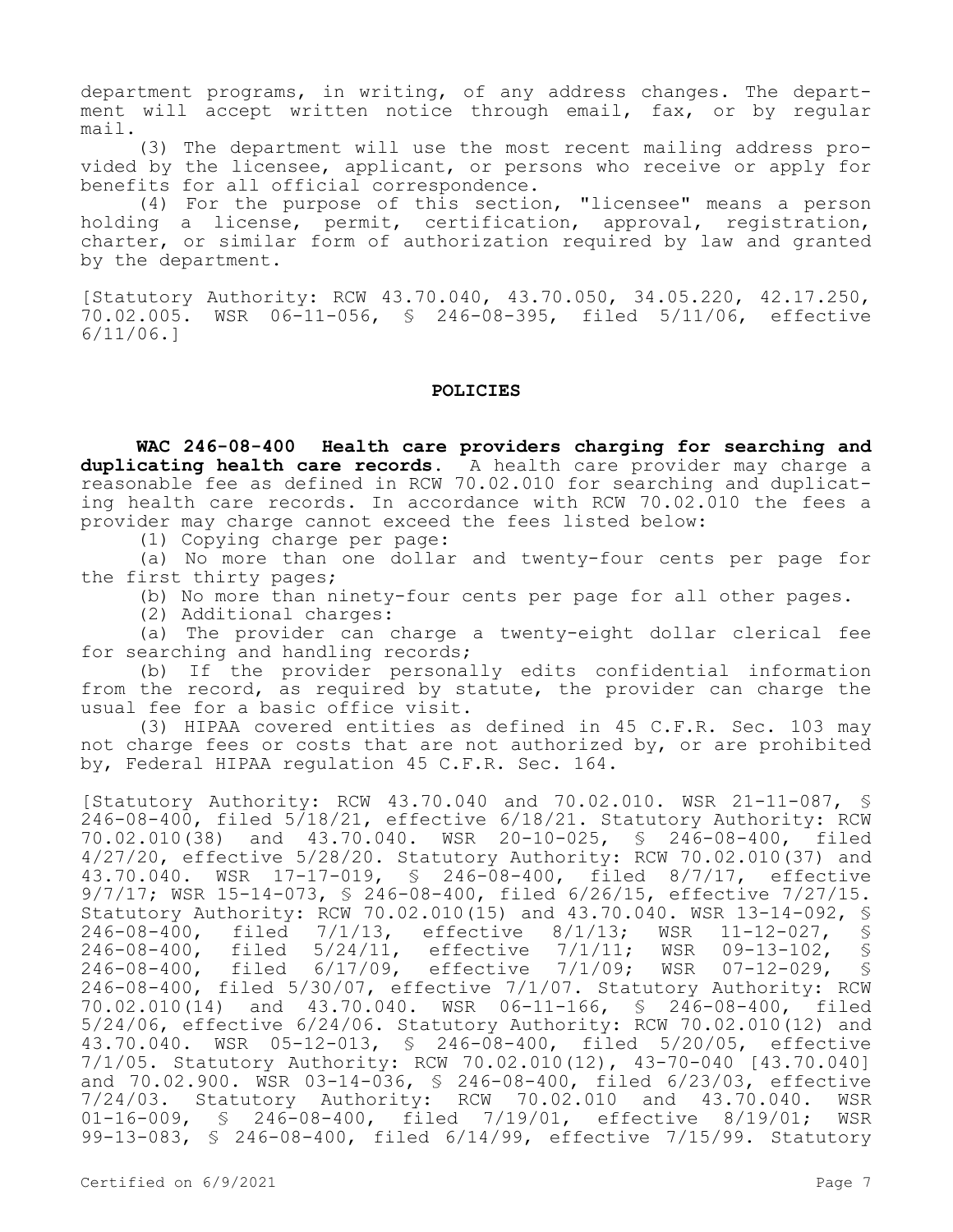Authority: RCW 70.02.010(12) and 43.70.040. WSR 97-12-087, § 246-08-400, filed 6/4/97, effective 7/5/97. Statutory Authority: RCW 43.70.040 and 70.02.101(12). WSR 95-20-080, § 246-08-400, filed 10/4/95, effective 11/4/95.]

**WAC 246-08-420 Public records—Access and exemptions.** (1) The department shall, upon request, make public records available for inspection and copying, during the department's normal business hours.

(2) The location of specific public records may be obtained by contacting the program where the records are maintained or the appointed public records disclosure designee.

(3) Requests to inspect or receive copies of public records must include:

(a) A description of the requested record or records;

(b) An indication whether the requestor wishes to inspect or receive a copy of the requested records;

(c) An address or other means through which the department may communicate with the requestor to clarify the request, provide information on copying charges and collect payment, and arrange for inspection or mailing of copies of the requested record or records; and

(d) If a list of names of individuals is being requested, an explanation of the purpose for which the request is made, consistent with RCW 42.17.260(9).

(4) The department shall not charge a fee for the inspection of public records, however the department may charge for reimbursement of the costs incurred by providing copies.

(5) The department will determine the extent to which a public record is exempt from public disclosure under chapter 42.17 RCW or other statutes.

(6) The department, when denying a request for a public record in whole or in part, shall provide a statement of the specific statutory exemption that authorizes the withholding of the record or information and a brief explanation of how the exemption applies to the record or information withheld.

(7) If the department denies a record, in whole or in part, the requestor may seek review of the decision by sending a written request for review to the Agency Public Records Disclosure Officer, P.O. Box 47890, Olympia, WA 98504-7890.

[Statutory Authority: RCW 43.70.040, 43.70.050, 34.05.220, 42.17.250, 70.02.005. WSR 06-11-056, § 246-08-420, filed 5/11/06, effective 6/11/06. Statutory Authority: RCW 43.70.050. WSR 93-08-004 (Order 346), § 246-08-420, filed 3/24/93, effective 4/24/93.]

**WAC 246-08-440 Protection of public records.** Access to the record storage areas shall be restricted to insure that essential functions of the agency are carried out and public records are not damaged, altered, disorganized, or lost. Inspection shall be in the presence of an authorized department employee. Inspection shall be denied and the records withdrawn if the individual inspecting the records is doing so in a manner likely to damage, alter, or substantially disorganize them; or attempts to remove them from the prescribed location; or is excessively interfering or will unduly interfere with other essential functions of the department.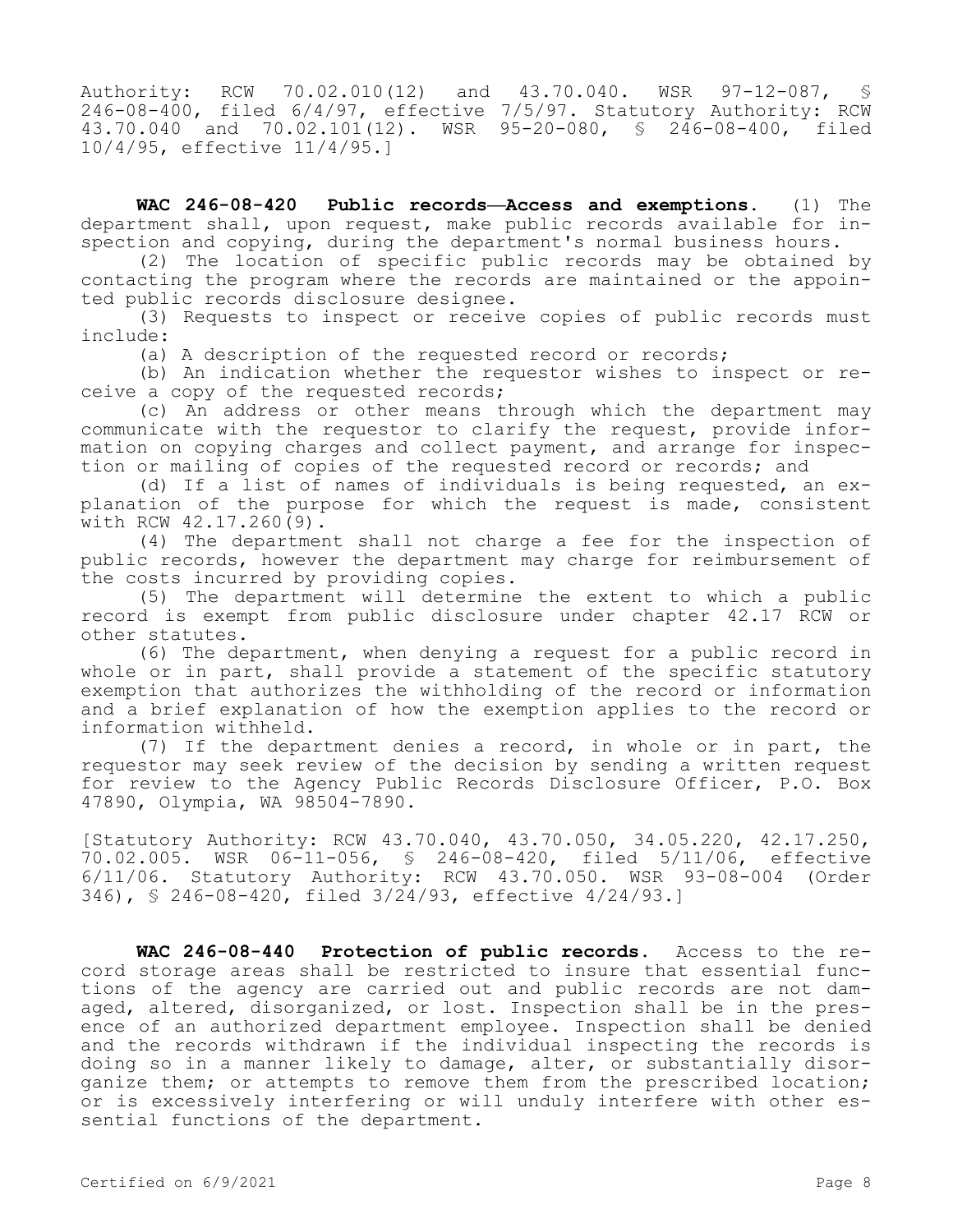[Statutory Authority: RCW 43.70.050. WSR 93-08-004 (Order 346), § 246-08-440, filed 3/24/93, effective 4/24/93.]

**WAC 246-08-450 Final orders, declaratory orders, interpretive statements and policy statements—Indexes.** (1) In accordance with RCW 42.17.260, the department shall index:

(a) Final orders that are issued in adjudicative proceedings as defined in RCW 34.05.010(1) and contain an analysis or decision of substantial importance to the department in carrying out its duties;

(b) Declaratory orders that contain an analysis or decision of substantial importance to the department in carrying out its duties;

(c) Interpretive statements as defined in RCW 34.05.010(8); and

(d) Policy statements as defined in RCW 34.05.010(14).

(2) The department shall maintain indexes of:

(a) Final orders meeting the criteria in subsection (1)(a) of this section, issued by the department and the disciplining authorities identified in RCW 18.130.040;

(b) Declaratory orders meeting the criteria in subsection (1)(b) of this section issued by the department, the state board of health, and disciplining authorities identified in RCW 18.130.040; and

(c) Interpretive and policy statements issued by the department, the state board of health, and disciplining authorities identified in RCW 18.130.040.

(3) The indexes shall, at a minimum, contain the case or document number; type of document; name of parties, if applicable, unless such names are exempt from public disclosure; brief description of subject, program; pertinent legal citation; and location of the document.

(4) The department shall periodically update the indexes to verify that the indexed documents continue to meet the criteria in subsection (1) of this section. The department may, at any time, delete a document from an index. Under RCW 42.17.260(6), a public record may not be cited in a proceeding if it has not been indexed.

(5) The indexes are public records and are available for public inspection and copying in accordance with WAC 246-08-420 and 246-08-440. Indexes are located as follows:

(a) The index of final adjudicative orders and declaratory orders is located in the Adjudicative Service Unit, 310 Israel Road S.E., Tumwater, WA 98501; and

(b) The index of interpretive and policy statements issued by the department and the state board of health is located in the Office of the Secretary, 101 Israel Road S.E., Tumwater, WA 98501.

[Statutory Authority: RCW 43.70.040, 43.70.050, 34.05.220, 42.17.250, 70.02.005. WSR 06-11-056, § 246-08-450, filed 5/11/06, effective 6/11/06. Statutory Authority: RCW 43.70.040. WSR 94-04-079, § 246-08-450, filed 1/31/94, effective 3/3/94. Statutory Authority: 43.70.050. WSR 93-08-004 (Order 346), § 246-08-450, filed 3/24/93, effective 4/24/93.]

**WAC 246-08-480 Index of significant decisions.** (1) The department's index of significant decisions, prepared under RCW 42.17.260, contains orders that are issued in adjudicative proceedings as defined in RCW 34.05.010(1) and include an analysis or decision of substantial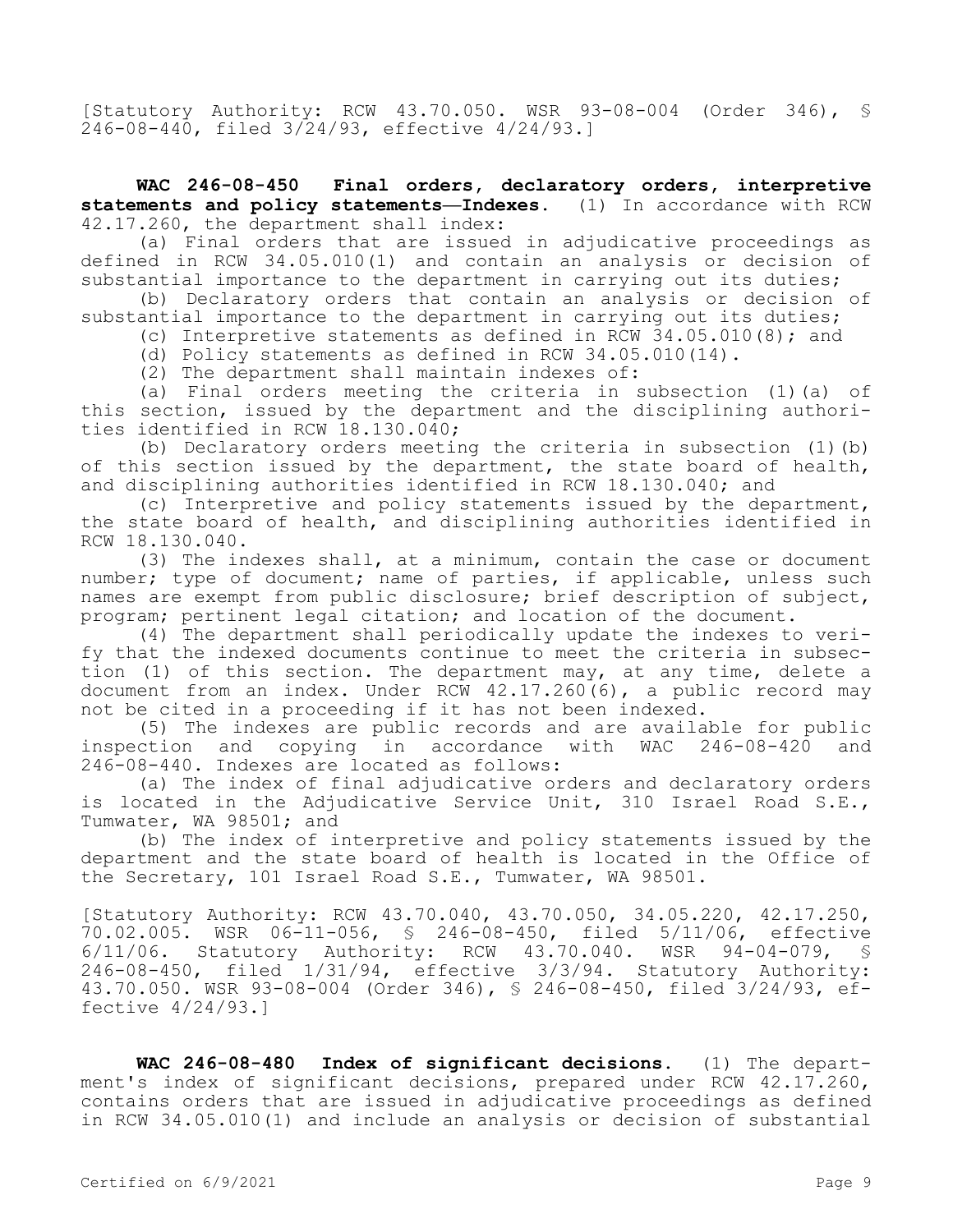importance to the department in carrying out its duties. Together with the indices maintained under WAC  $246-08-450$ , "significant decisions" shall serve as the index required by RCW  $42.17.260(4)$  (b) and (c).

(2) The department selects the orders to be included in "significant decisions" based on recommendations from staff and the public. Generally, a decision or order is considered "significant" only if it provides a legal analysis or interpretation not found in existing case law, or applies settled law to unusual facts. The significant decision index shall include orders meeting the criteria in subsection (1) of this section, issued by the department and the disciplining authorities identified in RCW 18.130.040.

(3) The index shall, at a minimum, contain the case or document number; type of document; name of parties, if applicable, unless such names are exempt from public disclosure; brief description of subject, program; pertinent legal citation; and location of the document.

(4) Any person may nominate a final adjudicative order, other adjudicative order or declaratory order to be evaluated for indexing by completing an Order Index Nomination Request Form. The form can be obtained from and returned to the Adjudicative Service Unit, P.O. Box 47879, Olympia, WA 98504-7879, along with a copy of the nominated order. The department shall make a final decision as to whether to index the nominated order, and that decision is not appealable.

(5) The department shall periodically update and review the index to verify that the indexed documents continue to meet the criteria in subsection (1) of this section. The department may, at any time, delete a document from an index. Under RCW  $42.17.260(6)$ , a public record may not be cited in a proceeding if it has not been indexed.

(6) The index is a public record and is available for public inspection and copying in accordance with WAC 246-08-420 and 246-08-440. The index of significant adjudicative orders is located in the Adjudicative Service Unit, 310 Israel Road, Tumwater, WA 98501.

[Statutory Authority: RCW 43.70.040, 43.70.050, 34.05.220, 42.17.250, 70.02.005. WSR 06-11-056, § 246-08-480, filed 5/11/06, effective 6/11/06.]

**WAC 246-08-520 Equal opportunity/affirmative action.** The department is firmly committed to equal opportunity and nondiscrimination both in the work force and in the delivery of services and makes every good faith effort to achieve the objectives of the affirmative action plan.

(1) **Employment -** The department recruits, hires, develops, and promotes persons in all positions without regard to race, creed, color, sex, age, national origin, marital status, or presence of a mental, physical, or sensory handicap. The department seeks to maintain a working environment free of harassment or intimidation, and to reasonably accommodate persons of disability.

(2) **Affirmative action -** The department strives to correct deficiencies regarding the utilization of protected groups, consistent with applicable state and federal laws and guidelines as outlined in the department's affirmative action plan.

(3) **Services -** The department provides services, programs, and lets contracts in a fair and impartial manner. No person shall, on the grounds of sex, race, creed, color, age, national origin, marital status, or handicap be excluded from participation in, be denied the benefits of, or be subjected to discrimination under any program or ac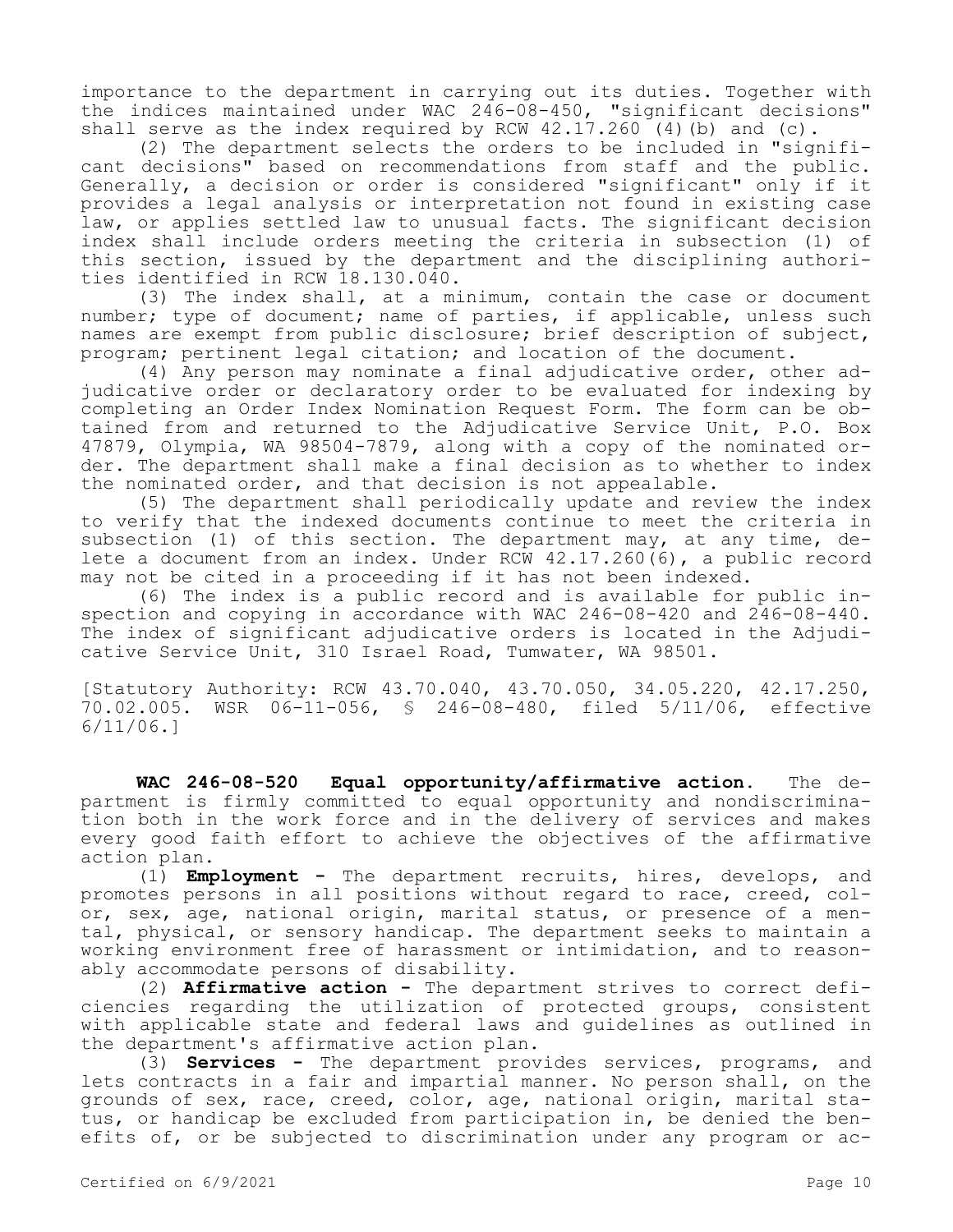tivity administered or supervised by the department as required by the federal government as a prerequisite for fiscal grants-in-aid (Sec. 601, Civil Rights Act of 1964; 78 Stat. 252; 42 U.S.C. 2000d) and chapter 49.60 RCW.

[Statutory Authority: RCW 43.70.040, 43.70.050, 34.05.220, 42.17.250, 70.02.005. WSR 06-11-056, § 246-08-520, filed 5/11/06, effective 6/11/06. Statutory Authority: RCW 43.70.050. WSR 93-08-004 (Order 346), § 246-08-520, filed 3/24/93, effective 4/24/93. Statutory Authority: RCW 43.70.040. WSR 91-02-049 (Order 121), recodified as § 246-08-520, filed 12/27/90, effective 1/31/91; Order 18, § 248-10-010, filed 2/11/69.]

**WAC 246-08-560 Fees—Payment—Refunds.** (1) Fees are due with applications for initial licensing and renewals. The department will not proceed on applications until required fees are paid.

(2) Fee payments may be made in person or by mail. Payment shall be by check, draft, or money order made payable to the department of health.

(3) If a license is denied, revoked, or suspended, fees shall not be refunded.

(4) Application for license after denial or revocation shall include fees as provided for in this title.

(5) Failure to pay fees when due shall invalidate the license/ certification/registration and all privileges granted by the license/ certification/registration. A late penalty fee shall be remitted in addition to the annual renewal fee.

(6) The department of health shall refund fees it collects that are paid in excess of the stated fee, or paid erroneously.

(7) The payee shall submit to the department a cancelled check or a cash receipt as proof of payment when requesting a refund.

(8) The department shall make refunds of five dollars or less only upon written request within thirteen months from date of payment.

[Statutory Authority: RCW 43.70.050. WSR 93-08-004 (Order 346), § 246-08-560, filed 3/24/93, effective 4/24/93. Statutory Authority: RCW 43.70.040. WSR 91-02-049 (Order 121), recodified as § 246-08-560, filed 12/27/90, effective 1/31/91. Statutory Authority: RCW 43.01.072. WSR 90-08-003 (Order 044), § 246-09-060, filed 3/22/90, effective 4/22/90.]

**WAC 246-08-990 Copying fees.** The copy fees and payment procedures in this section apply to public records requests to the department of health (department) under chapter 42.56 RCW and received on or after July 23, 2017.

(1) Pursuant to RCW 42.56.120 (2)(b), the department is not calculating all actual costs for copying records because to do so would be unduly burdensome for the following reasons:

(a) The department does not have the resources to conduct a study to determine all its actual copying costs;

(b) To conduct a study to determine actual copying costs would interfere with other essential agency functions; and

(c) Through the 2017 legislative process, the public and requestors have commented on and been informed of authorized fees and costs,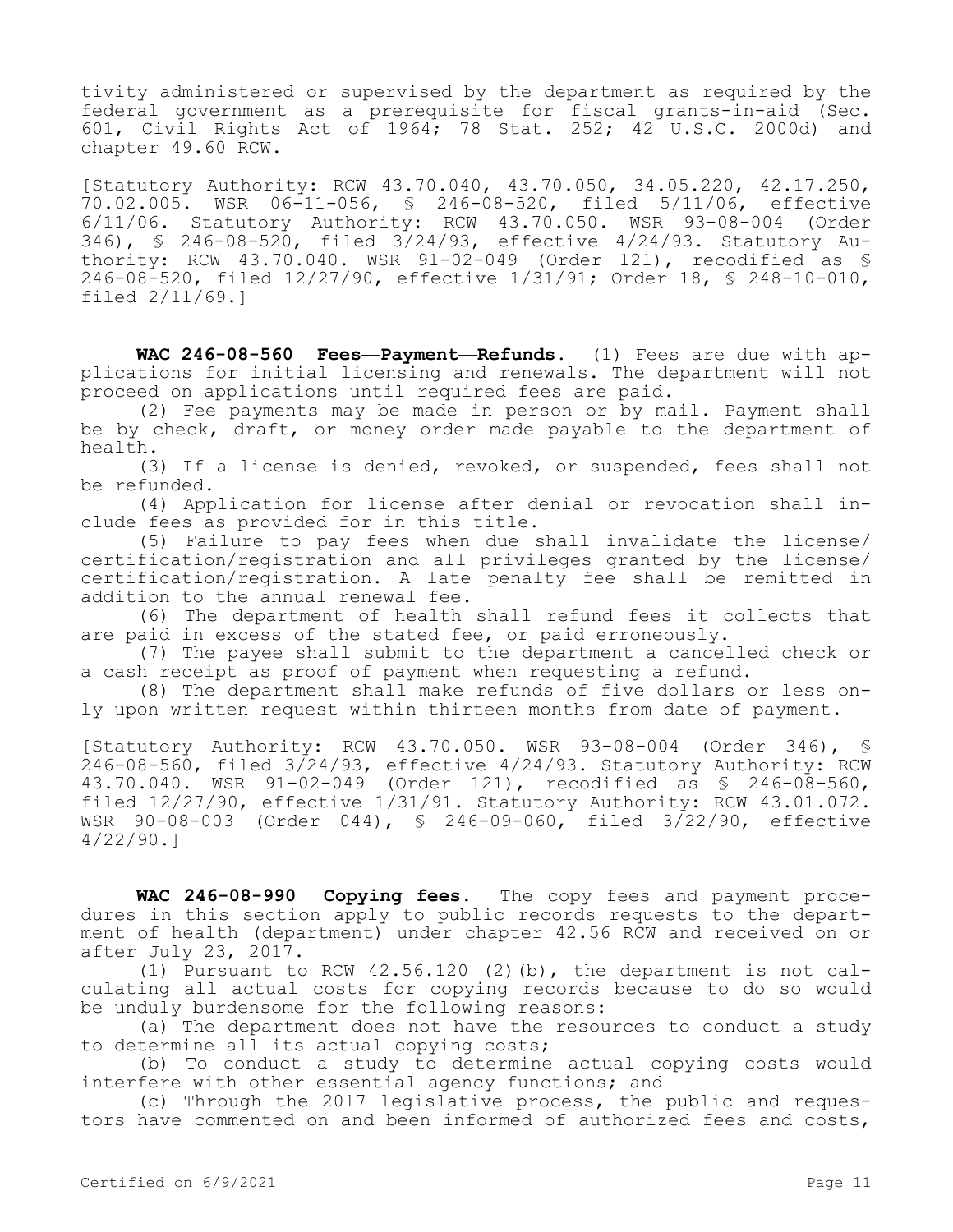including fees for electronic records, provided in RCW 42.56.120 (2)(b), (c),  $(3)$ , and  $(4)$ .

(2) The department will charge for copies of records pursuant to the default fees in RCW  $42.56.120$  (2)(b) and (c).

(3) The department will charge for customized services pursuant to 42.56.120(3). The department will not provide customized access if doing so will interfere with other essential agency functions.

(4) Under RCW 42.56.130, the department may charge other copy fees authorized by statutes outside of chapter 42.56 RCW.

(5) The department may enter into an alternative fee agreement with a requestor under RCW 42.56.120(4).

(6) The following fees for copying methods used by the department include:

| <b>Copying Method</b>                     | Fee                                                                                                                                                                                                             |
|-------------------------------------------|-----------------------------------------------------------------------------------------------------------------------------------------------------------------------------------------------------------------|
| Records scanned into<br>electronic format | $$.10$ /page                                                                                                                                                                                                    |
| Electronic file                           | \$.05/every four electronic<br>files or attachments<br>uploaded to an email, cloud<br>storage service, or other<br>electronic delivery system                                                                   |
| Transmission of electronic<br>records     | \$.10/gigabyte                                                                                                                                                                                                  |
| Flat fee                                  | \$2.00 (agencies have the<br>option to charge up to \$2 as<br>an alternative to actual or<br>default costs if the agency<br>reasonably estimates and<br>documents that the costs<br>are equal or more than \$2) |

(7) Requestors are required to pay for copies in advance of receiving records.

(8) Fee waivers are an exception and may be available for some small requests:

(a) At the discretion of the department a fee waiver may be available when:

(i) All of the records responsive to an entire request are paper copies only and are twenty-five or fewer pages; or

(ii) All of the records responsive to an entire request are electronic and can be provided in a single email with attachments of a size totaling no more than the equivalent of one hundred printed pages. If that email for any reason is not deliverable, records will be provided through another means of delivery, and the requestor will be charged in accordance with this section.

(b) Fee waivers are not applicable to records provided in installments.

(9) The department may require an advance deposit of ten percent of the estimated fees when the copying fees for an installment or an entire request, or customized service charge, exceeds twenty-five dollars.

(10) All required fees must be paid in advance of release of the copies or an installment of copies, or in advance of when a deposit is required. The department will notify the requestor of when payment is due.

(11) The requestor must make payment by check or money order to the Washington state department of health. The department prefers not to receive cash. For cash payments, it is within the department's dis